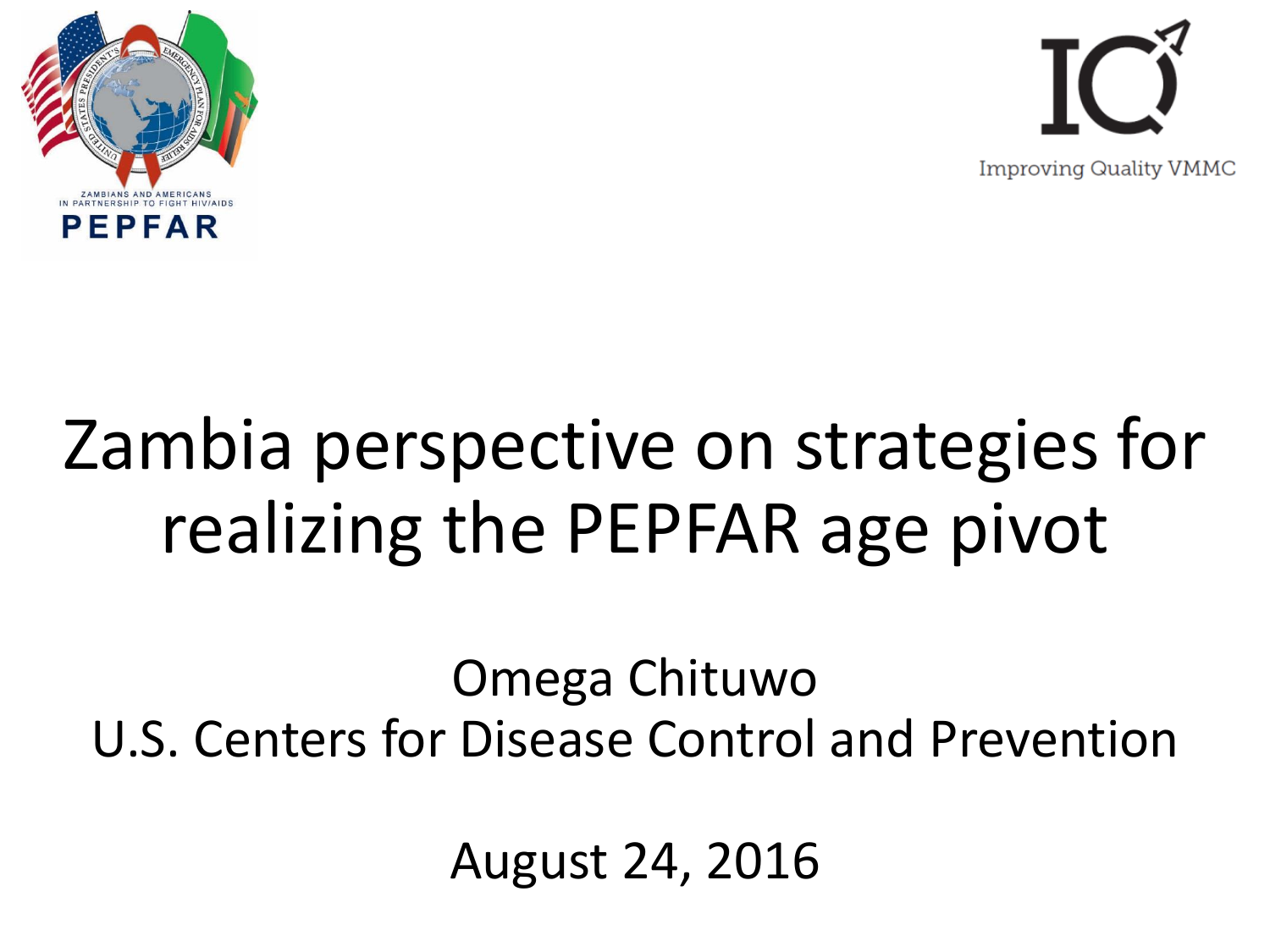# The Zambian VMMC Program



- Population 15 million with a generalized HIV epidemic in a largely non –circumcising nation
- HIV prevalence of 13% in adults aged 15-49 years (ZDHS 13)
- Male circumcision prevalence of  $15 49$  years  $\uparrow$  from 13% (ZDHS 2007) to 22% (ZDHS 2013).
- 2012 2015: targeted 1,864,393 males reached 1,200,000 males
- 2016 2020: targeting 1,985,083 males, focusing on 15-29 years for immediate impact on the HIV epidemic.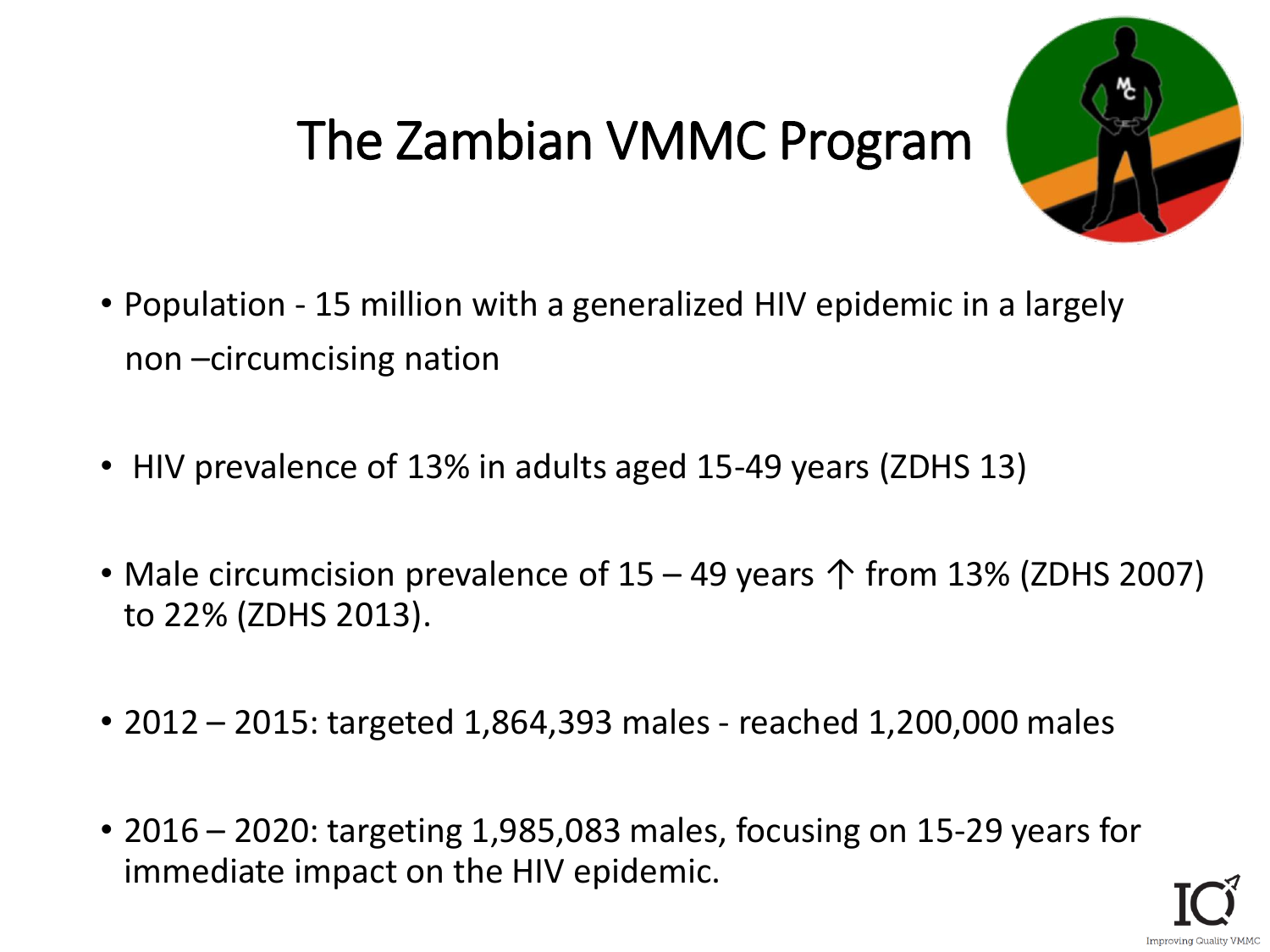

Number of MCs

#### **Chart 1. Demonstrating the Age pivot**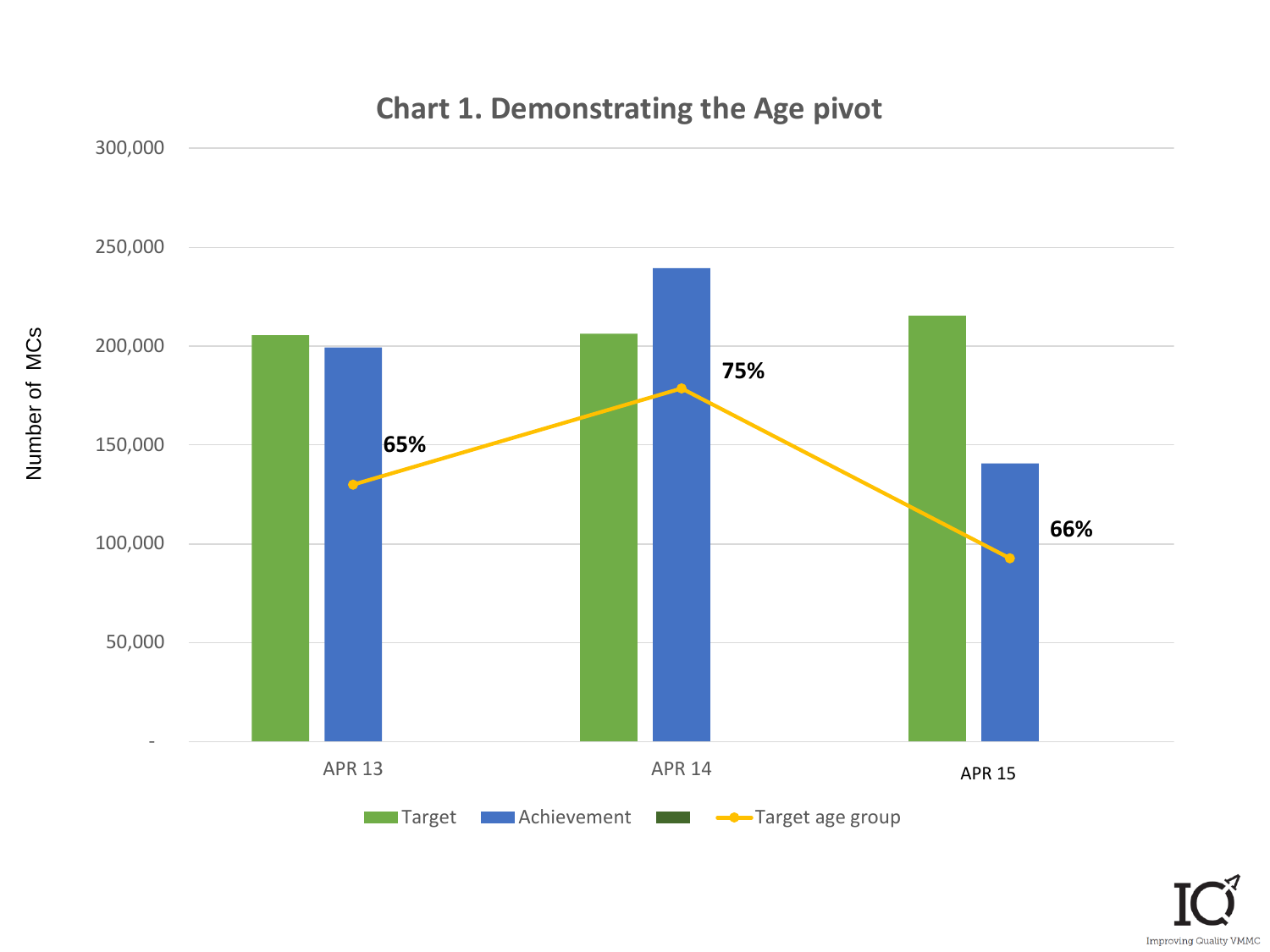### Factors Contributing To Achievements

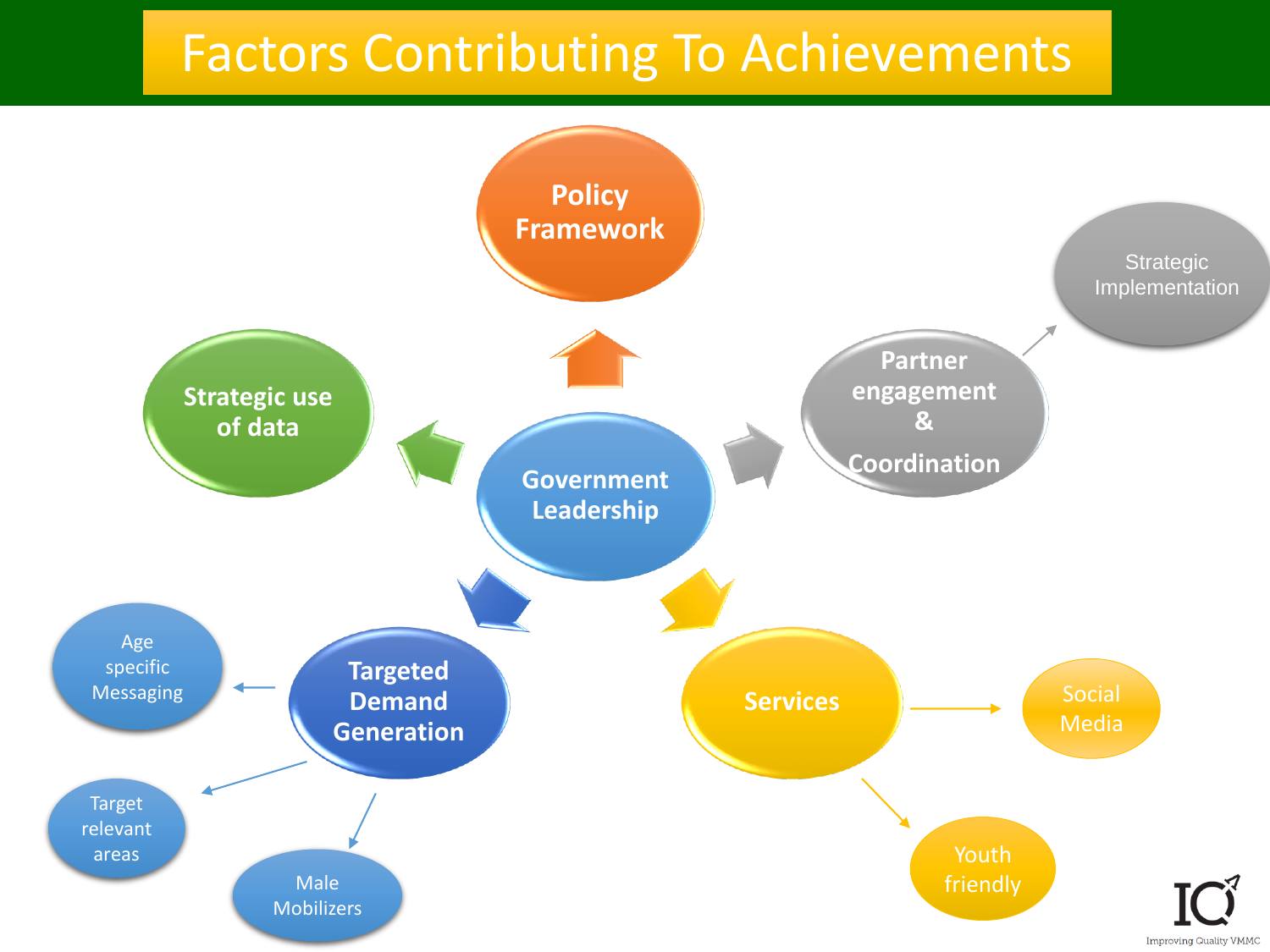## Key Factors Contributing To Age Pivot

#### **Leadership**

- Strong National leadership

### **Policy framework**

- Policy documents and Guidance aligned to focus on ABYM

### **Partner engagement and Coordination**

- Through TWG; Strategic guided implementation with focus on ABYM
- Recognition of high performance

### **Demand Creation and Service delivery**

- ABYM Focused Strategies, i.e., target areas where found, age specific messaging, use of male mobilizers, youth friendly services, social media use.
- Human Centered Design approach to demand creation for VMMC in Zambia , by IPSOS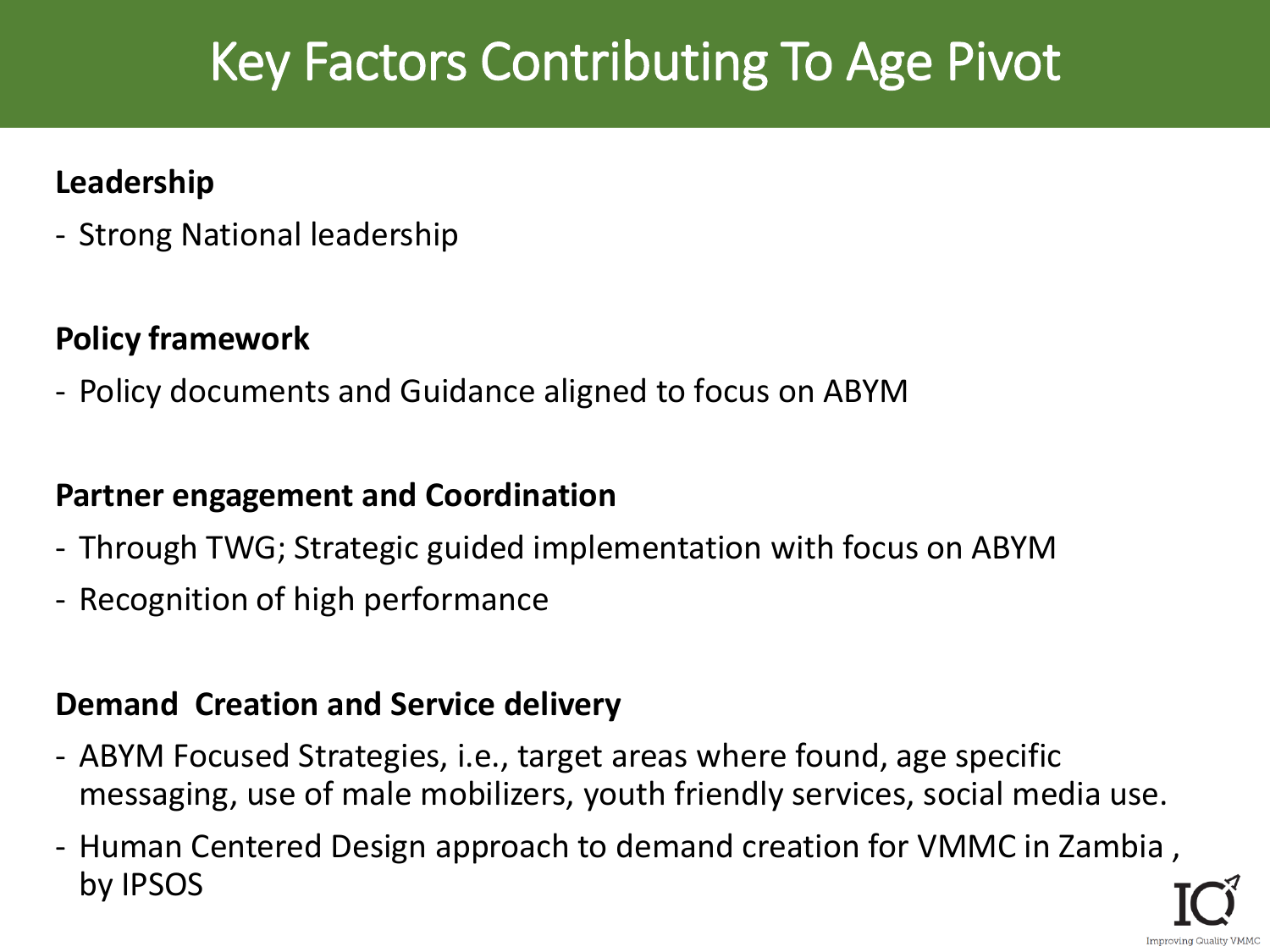# Country Specific Challenges In Reaching The Age Pivot

### **Service Delivery:**

- Campaigns draw younger boys and adolescents which deters older males
- Uptake of services generally low in 'older' target age group
- Private sector not fully engaged in the program

### **Demand Creation:**

• Demand generation in the 'older' target age group challenging and requires evidence based innovative strategies

#### **Research**

• Inadequate research to inform programs in service delivery / demand generation

Improving Quality VMM